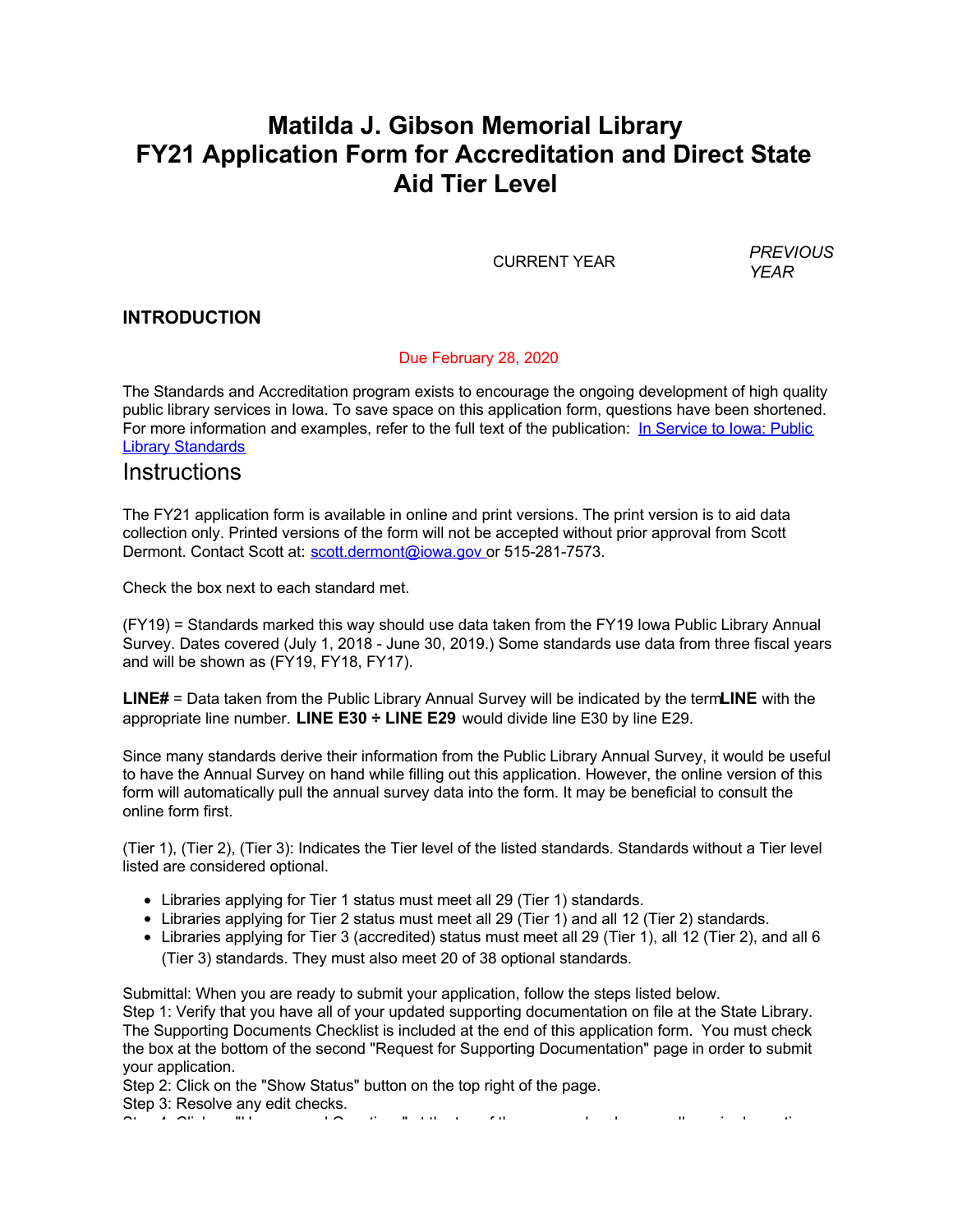Step 4: Click on "Unanswered Questions" at the top of the page and make sure all required questions are answered.

Step 5: Print out and complete the [Signature Page](https://collectconnect.baker-taylor.com/Instructions/Accreditation%20Signature%20Page%20FY21.pdf).

Step 6: Click on the "Submit" button on the top right of the page.

Step 7: You will see a list of items on the "Submit Survey" page. If any of the items on the list have a red triangle with a message you will need to go back and resolve any issues. Click on the link to go back and fix any issues.

Step 8: If all items on the "Submit Survey" page have check marks next to them, you are ready to submit. Click the blue button at the bottom of the page labeled "Submit Survey". If everything is correct you will see a pop-up box that says "Congratulations, your survey was submitted successfully!" Step 9: If you wish, you may print a copy of your application form at this point. Click the link at the top right labeled "Survey List." Under other surveys you will see an option called "FY21 Application Form for Accreditation and Direct State Aid Tier Level." Click the icon shaped like a printer to print your form. NOTE: Once submitted you will not be able to make changes to your application, you can only print it. Please contact Scott Dermont at the State Library if you need to unlock your application.

Yes

Yes

#### **SECTION 1: LIBRARY GOVERNANCE #1 - 11**

- 1. (Tier 1) A legally appointed and constituted library board governs the operation of the library. A copy of your library's most current ordinance must be on file. Yes
- 2. (Tier 1) The library board or other authority as defined by ordinance:
	- Hires the library director
	- Delegates the active management of the library, including personnel administration, to the library director Yes
	- Has legal authority over the library's budget and over all gifts, bequests, and donations
- 3. (Tier 1) The library board adopts an annual budget. Yes
- 3a. Meeting Date of most recently completed budget approved by board<br>budget approved by board
- 4. (Tier 1) The library is funded by its city on a permanent basis. Data from the Iowa Department of Management will be used to audit this standard.
- 5. (Tier 1) The library board has written bylaws that outline its operational procedures.

Bylaws should be dated February 1, 2017 or later.

6. (Tier 1) The library board meets no fewer than 10 times a year with the library director or designee in attendance.

> Submit dates of board meetings for the past three years Dates listed must include month, day, and Yes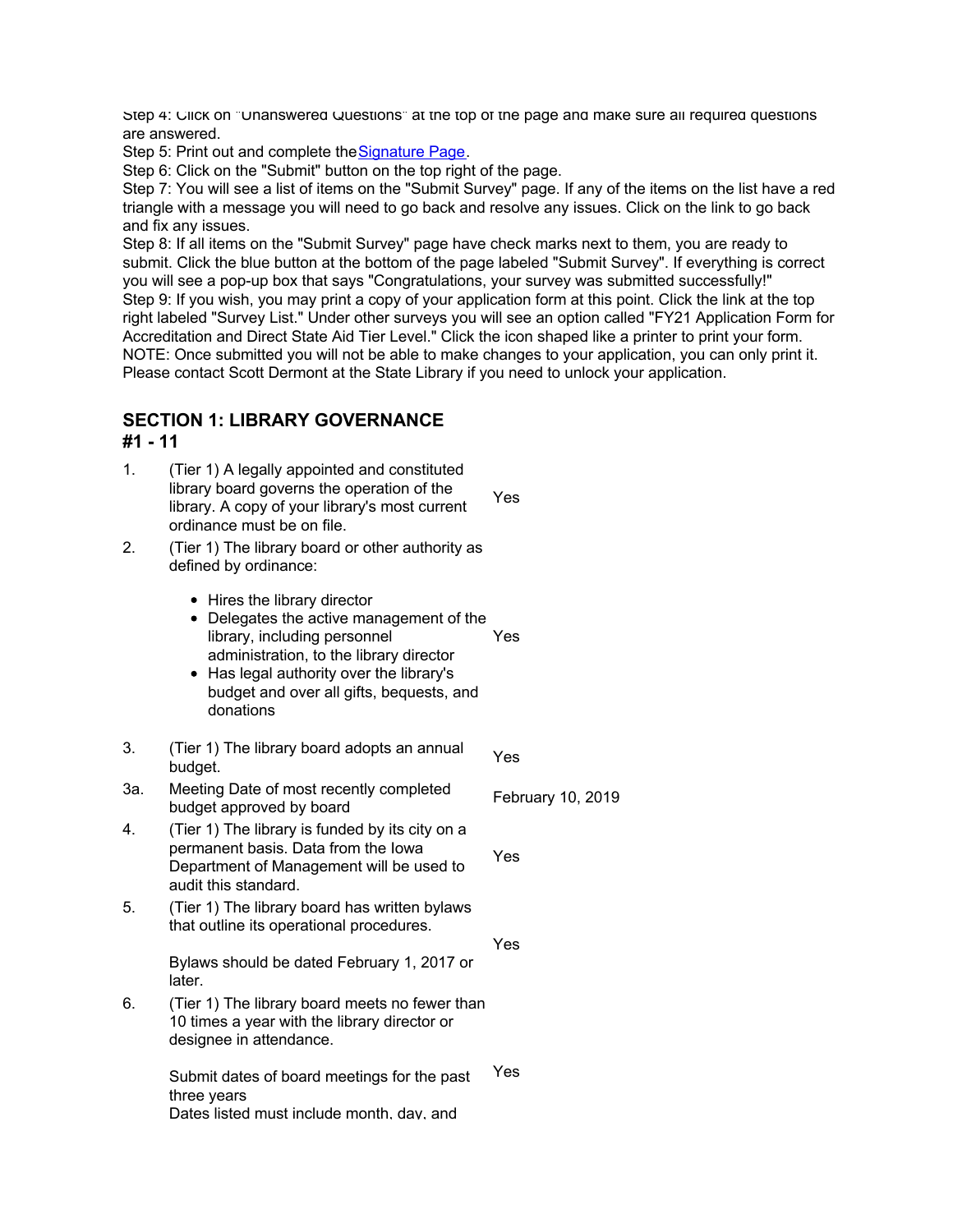year - i.e. May 5, 2019, 5/5/19, etc.

Dates listed must include month, day, and

- 
- 
- 
- 7. (Tier 1) The library board adopts four required written policies - circulation, collection development, personnel, and Internet use.

Policies should be dated February 1, 2017 or later.

8. (Tier 1) All members of the library board of trustees participate in a variety of board development training each year. The recommended average is three to five hours per year per trustee.

> Summarize your library's board development training opportunities for the past three years.

9. The library board has written policies, as deemed appropriate for the library, and reviews them at least every three years. All policies are available to all staff members and for public inspection. The State Library has [Sample Policies](http://www.statelibraryofiowa.org/ld/k-p/Policies) on its website. The library's district office staff can also assist in locating Yes<br>sample policies.

6a. FY19 7/9/18, 8/13/18, 9/10/18, 10/8/18, 11/5/18, 12/10/18, 1/7/19, 2/4/19, 3/4/19, 4/1/19, 5/13/19, 6/3/19 6b. FY18 7/10/17, 8/14/17, 9/11/17, 10/9/17, 11/6/17, 12/4/17, 1/9/18, 2/12/18, 3/5/18, 4/2/18, 5/7/18, 6/4/18 6c. FY17 7/11/16, 8/1/16, 9/12/16, 10/4/16, 11/7/16, 12/5/16, 1/9/17, 2/6/17, 3/6/17, 4/3/17, 5/15/17, 6/5/17

Yes

Yes

8a. FY19 In FY 19, almost every board meeting has included at least 15 minutes of board education. In October 2019, two of our five trustees attended a day-long session with the directors of Everylibrary.org. 8b. FY18 Starting in FY 18, we set aside 15 minutes for board education at every meeting. The director then summarized content from his own continuing education. One half-hour session featured the state library website and resources for trustees.

8c. FY17 **In FY 17, our entire board attended** a 4 hour session on cultivating and asking for major gifts. On a separate occasion, one hourlong session was devoted to demonstrating our (then) new PLOW website.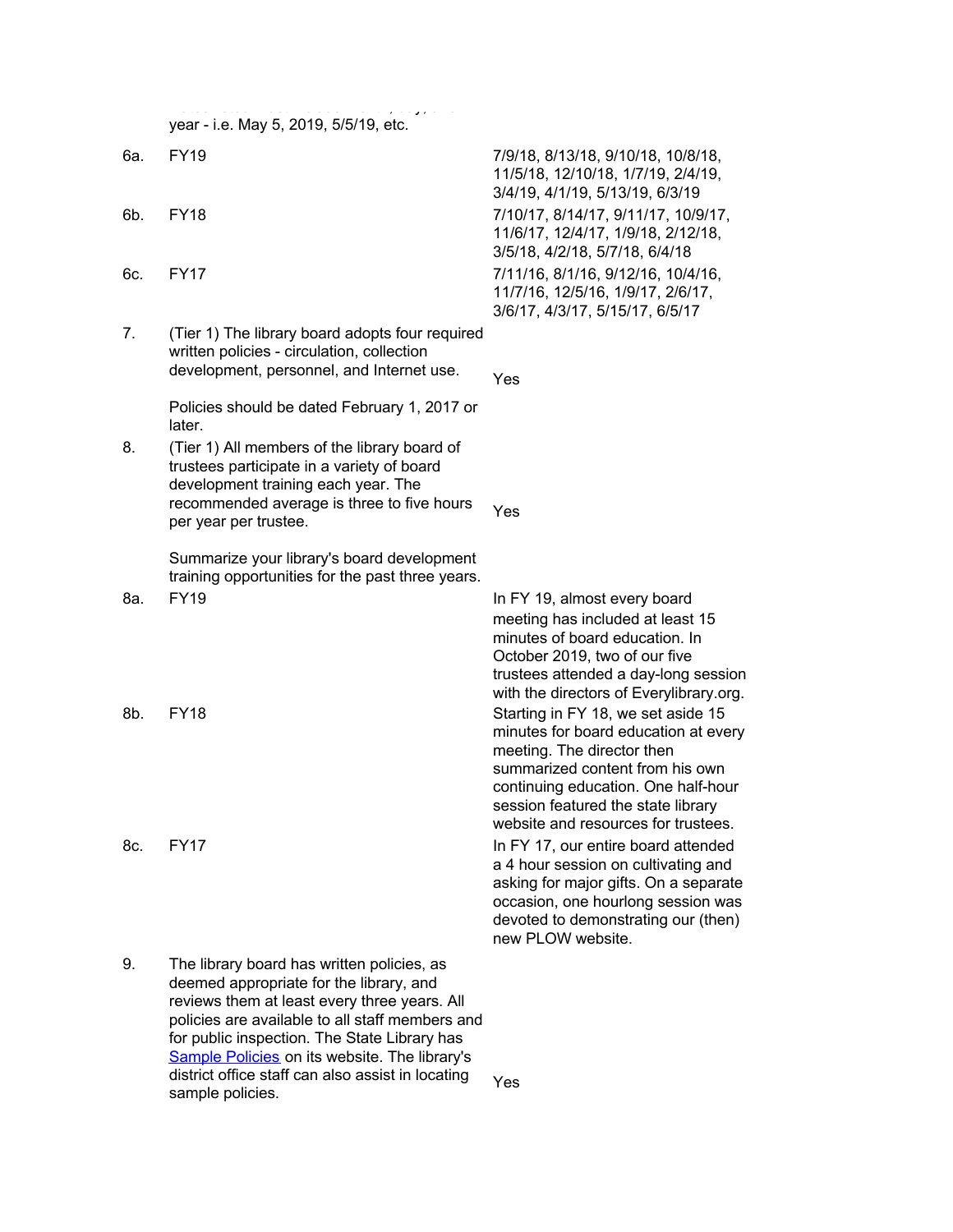Check any additional policies adopted. Do not report the four policies listed in standard #7 above. At least two are required to meet this standard:

| a.               | Bulletin board and displays                                                                                                                                                                                                                                                                                                                               | Yes                                                   |
|------------------|-----------------------------------------------------------------------------------------------------------------------------------------------------------------------------------------------------------------------------------------------------------------------------------------------------------------------------------------------------------|-------------------------------------------------------|
| b.               | Customer conduct in the library                                                                                                                                                                                                                                                                                                                           | Yes                                                   |
| c.               | Customer service                                                                                                                                                                                                                                                                                                                                          | No.                                                   |
| d.               | Disaster preparedness and recovery                                                                                                                                                                                                                                                                                                                        | No                                                    |
| е.               | Emergencies and evacuation                                                                                                                                                                                                                                                                                                                                | Yes                                                   |
| f.               | Friends groups                                                                                                                                                                                                                                                                                                                                            | <b>No</b>                                             |
| g.               | Gaming                                                                                                                                                                                                                                                                                                                                                    | <b>No</b>                                             |
| h.               | Gifts and donations                                                                                                                                                                                                                                                                                                                                       | Yes                                                   |
| İ.               | Hours including holiday and weather closings                                                                                                                                                                                                                                                                                                              | No                                                    |
| j.               | Library foundation                                                                                                                                                                                                                                                                                                                                        | No                                                    |
| k.<br>I.         | Meeting rooms<br>Proctoring                                                                                                                                                                                                                                                                                                                               | Yes<br>No <sup>-</sup>                                |
| m.               | Programs for youth and adults                                                                                                                                                                                                                                                                                                                             | No                                                    |
| n.               | Public access computers                                                                                                                                                                                                                                                                                                                                   | Yes                                                   |
| О.               | Public relations                                                                                                                                                                                                                                                                                                                                          | Yes                                                   |
| p.               | Reference and readers' advisory services                                                                                                                                                                                                                                                                                                                  | No.                                                   |
| q.               | Sex offender                                                                                                                                                                                                                                                                                                                                              | Yes                                                   |
| r.               | Tablet checkout                                                                                                                                                                                                                                                                                                                                           | <b>No</b>                                             |
| s.               | Unattended children                                                                                                                                                                                                                                                                                                                                       | Yes                                                   |
| t.               | Volunteers                                                                                                                                                                                                                                                                                                                                                | Yes                                                   |
| u.               | Wireless use                                                                                                                                                                                                                                                                                                                                              | Yes                                                   |
| 9v.              | Other policies (List no more than two)                                                                                                                                                                                                                                                                                                                    | Fax, Educator Circulation                             |
| 10.              | The library receives permanent and equitable<br>funding for services to rural residents from the<br>county (if not the establishing jurisdiction). To<br>determine per capita or cents per thousand<br>support amounts, refer to the Rural Library<br>Funding table on the State Library's website at<br>http://www.statelibraryofiowa.org/go/rurallibfun | Yes                                                   |
| 10a.             | Enter county per capita support -OR-                                                                                                                                                                                                                                                                                                                      | \$10.64                                               |
| 10b.<br>11.      | Enter county cents per thousand support<br>The library trustees attend county-wide trustee<br>meetings, which should occur at least once<br>per year.                                                                                                                                                                                                     | \$0.0667                                              |
|                  | List dates that trustees attended county-wide<br>meetings for the past three years.<br>Dates listed must include month, day, and<br>year - i.e. May 5, 2019, 5/5/19, etc.                                                                                                                                                                                 | Yes                                                   |
| 11a.             | <b>FY19</b>                                                                                                                                                                                                                                                                                                                                               | N/A - We're the only public library in<br>the county. |
| 11 <sub>b.</sub> | <b>FY18</b>                                                                                                                                                                                                                                                                                                                                               | N/A - We're the only public library in<br>the county. |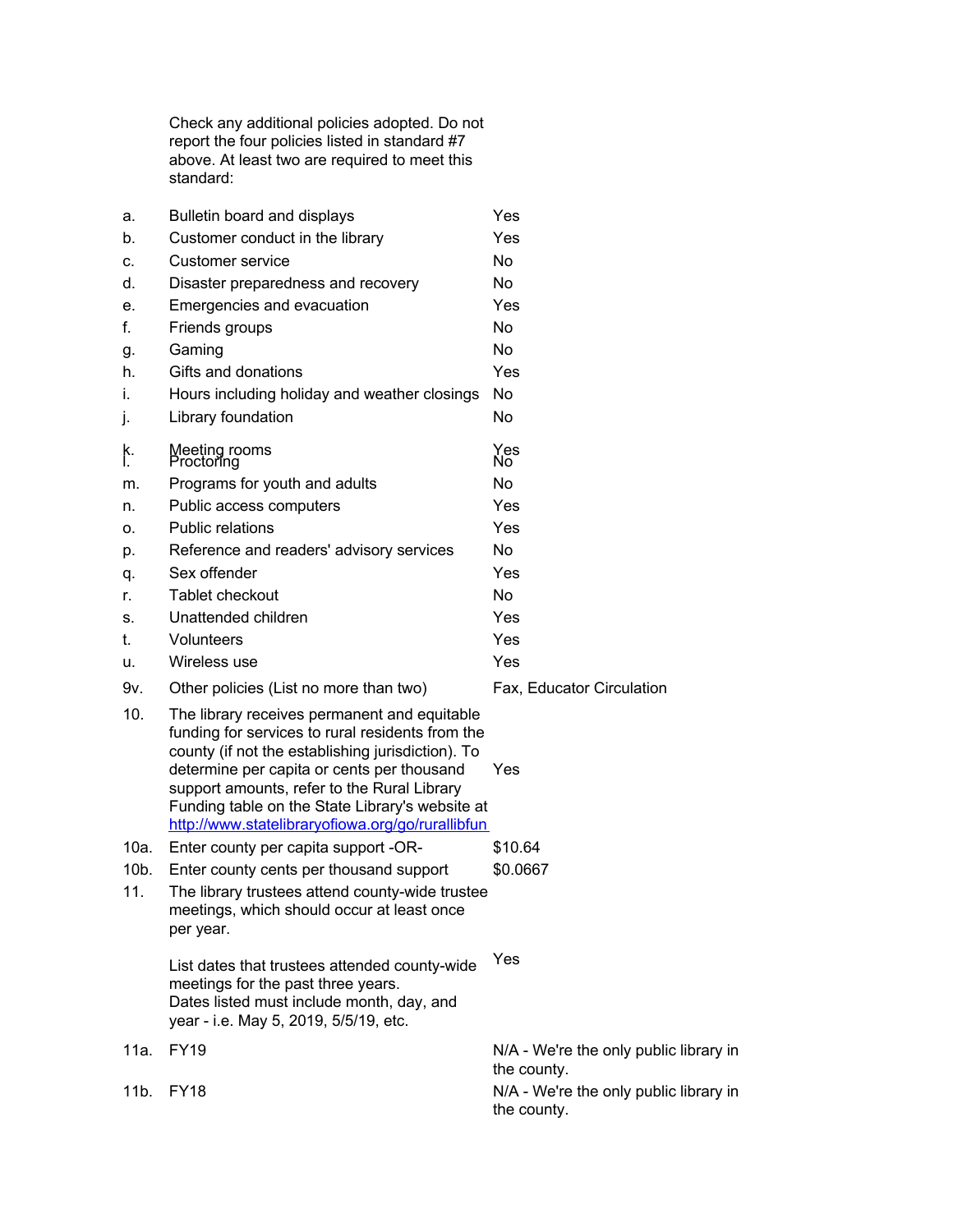11c. FY17 **N/A** - We're the only public library in the county.

#### **SECTION 2: LIBRARY MANAGEMENT #12 - 19**

- 12. (Tier 1) The library director provides written financial and statistical reports for review at library board meetings. Yes
- 13. (Tier 1) The library follows statutory requirements as to fiscal year, audits, and budgeting, and submits annual and other reports as requested by its funding authorities. Yes
- 14. (Tier 1) The library director conducts an orientation program for new board members. Check one or more of the opportunities listed below to meet this standard. Yes
- a. Orientation sessions by the director at Priemation sessions by the director at Yes
- b. Presentation and discussion of recorded programs
- c. Orientation sessions conducted by State Driemation sessions conducted by State<br>Library staff or other qualified consultants
- d. Chapter-by-chapter discussion of the current [Iowa Library Trustee's Handbook](http://www.statelibraryofiowa.org/ld/t-z/Trustees/trusthandbook14) at regularly scheduled board meetings
- 

14e. Other **At most monthly meetings**, the director provides summaries of his own continuing education sessions. One extended session focuses on the state library website and resources for trustees.

15. (Tier 2) The library director shares information with the board about the following laws that affect library operations.

> Guidance may be found in the latest lowa Library Trustee's Handbook.

- [Confidentiality of library records](http://www.statelibraryofiowa.org/ld/a-b/accr-and-standards/accredsupp/iowaconfidentialitycode) (Iowa Code Chapter 22.7 (13)) Yes
- [Open meetings law](http://www.statelibraryofiowa.org/ld/t-z/Trustees/trusthandbook14/legal-matters/open-meetings) (Iowa Code Chapter 21)
- [Fair Labor Standards Act](http://www.statelibraryofiowa.org/ld/t-z/Trustees/trusthandbook14/legal-matters/fair-labor-standards-act-flsa) (U.S. Code Title 29, Chapter 8)
- 16. (Tier 2) The library keeps its borrowers' registrations up-to-date. At least one of the suggestions below and the date of last purge is required to meet this standard. Yes
- a. Indicate date of last purge (must be February

1, 2017 or later) Dates listed must include 02/15/2020

Yes

Yes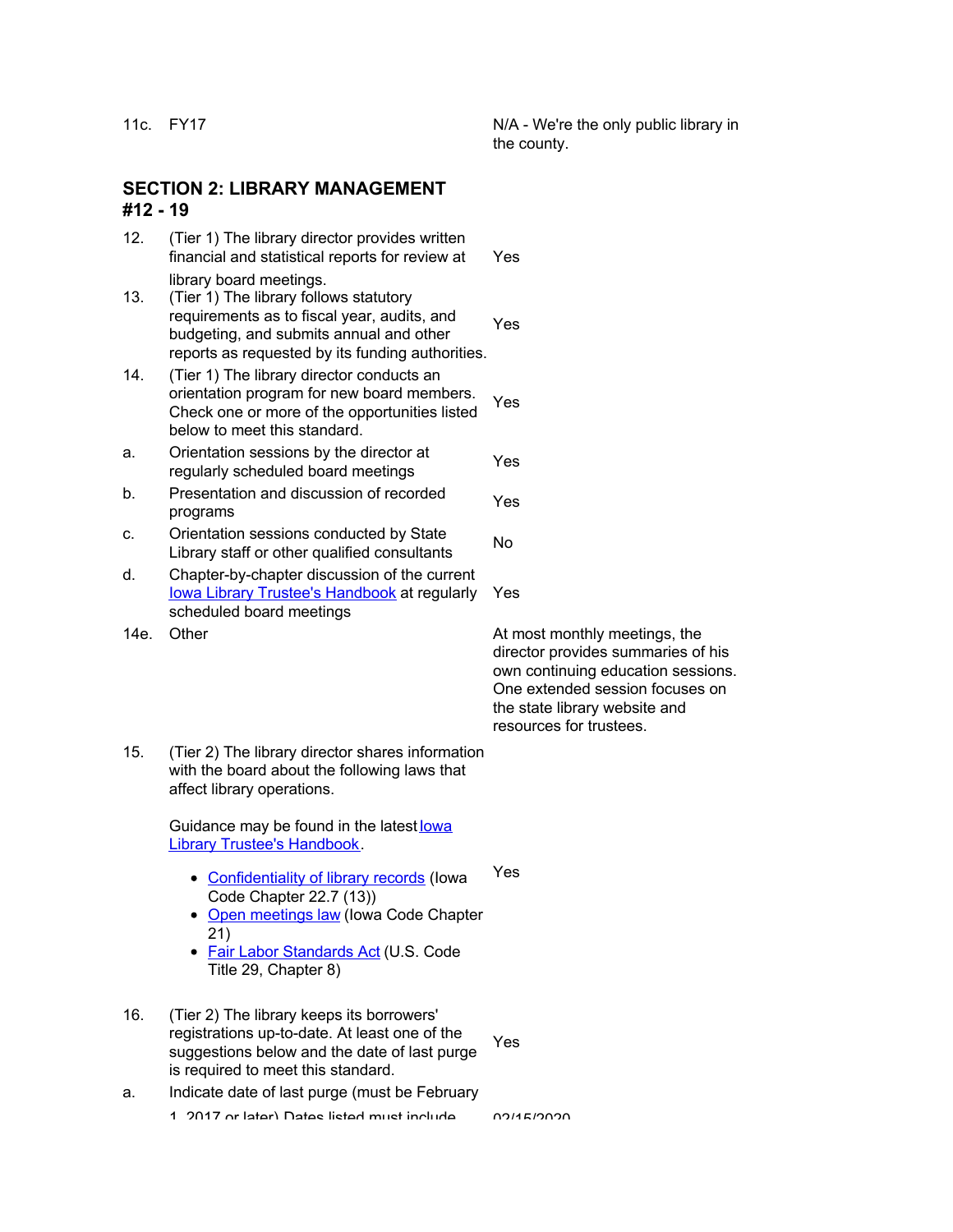|      | ון בעורר טו ומנסון באוסט ווסנסע ווועסג וווטועעס<br>month, day, and year - in the following format<br>(mmddyy).                                                                                              | <b>UZI IUIZUZU</b>                                   |
|------|-------------------------------------------------------------------------------------------------------------------------------------------------------------------------------------------------------------|------------------------------------------------------|
| b.   | Annual purge                                                                                                                                                                                                | No                                                   |
| c.   | Card expiration and renewals (only count non-<br>expired cards as active)                                                                                                                                   | Yes                                                  |
| d.   | Individual purges on a regular basis                                                                                                                                                                        | Yes                                                  |
| 16e. | Other                                                                                                                                                                                                       | We conduct individual purges of<br>deceased patrons. |
| 17.  | (Tier 2) The library has a written plan. To meet<br>this standard, all boxes below must be<br>checked.                                                                                                      | Yes                                                  |
|      | The plan must:                                                                                                                                                                                              |                                                      |
| а.   | Be dated February 1, 2015 or later and be on<br>file at the State Library                                                                                                                                   | Yes                                                  |
| b.   | Address community needs based on<br>community data                                                                                                                                                          | Yes                                                  |
| c.   | Contain a mission statement, which describes<br>the library's purposes in the community                                                                                                                     | Yes                                                  |
| d.   | Show goals and measurable objectives to be<br>achieved over a period not to exceed five<br>years                                                                                                            | Yes                                                  |
| 18.  | The library director informs the board of<br>pending library legislation on the local, state,<br>and national levels to enable board members Yes<br>and staff to participate in the legislative<br>process. |                                                      |
| 19.  | The library director attends county-wide<br>directors' meetings, which should occur at<br>least once per year.                                                                                              |                                                      |
|      | List dates that the director attended county-<br>wide meetings for the past three years.<br>Dates listed must include month, day, and<br>year - i.e. May 5, 2019, 5/5/19, etc.                              | Yes                                                  |
| 19a. | <b>FY19</b>                                                                                                                                                                                                 | N/A-we are the only public library in<br>our county. |
| 19b. | <b>FY18</b>                                                                                                                                                                                                 | N/A-we are the only public library in<br>our county. |
| 19c. | <b>FY17</b>                                                                                                                                                                                                 | N/A-we are the only public library in<br>our county. |
|      |                                                                                                                                                                                                             |                                                      |

### **SECTION 3: LIBRARY PERSONNEL #20 - 28**

- 20. (Tier 1) The library has a permanent, paid director who is certified at a required level. A new director has two years after starting as director to become certified. Yes
- 20a. Start date of current director as director 07/13/2015 21. (Tier 1) The library has written job descriptions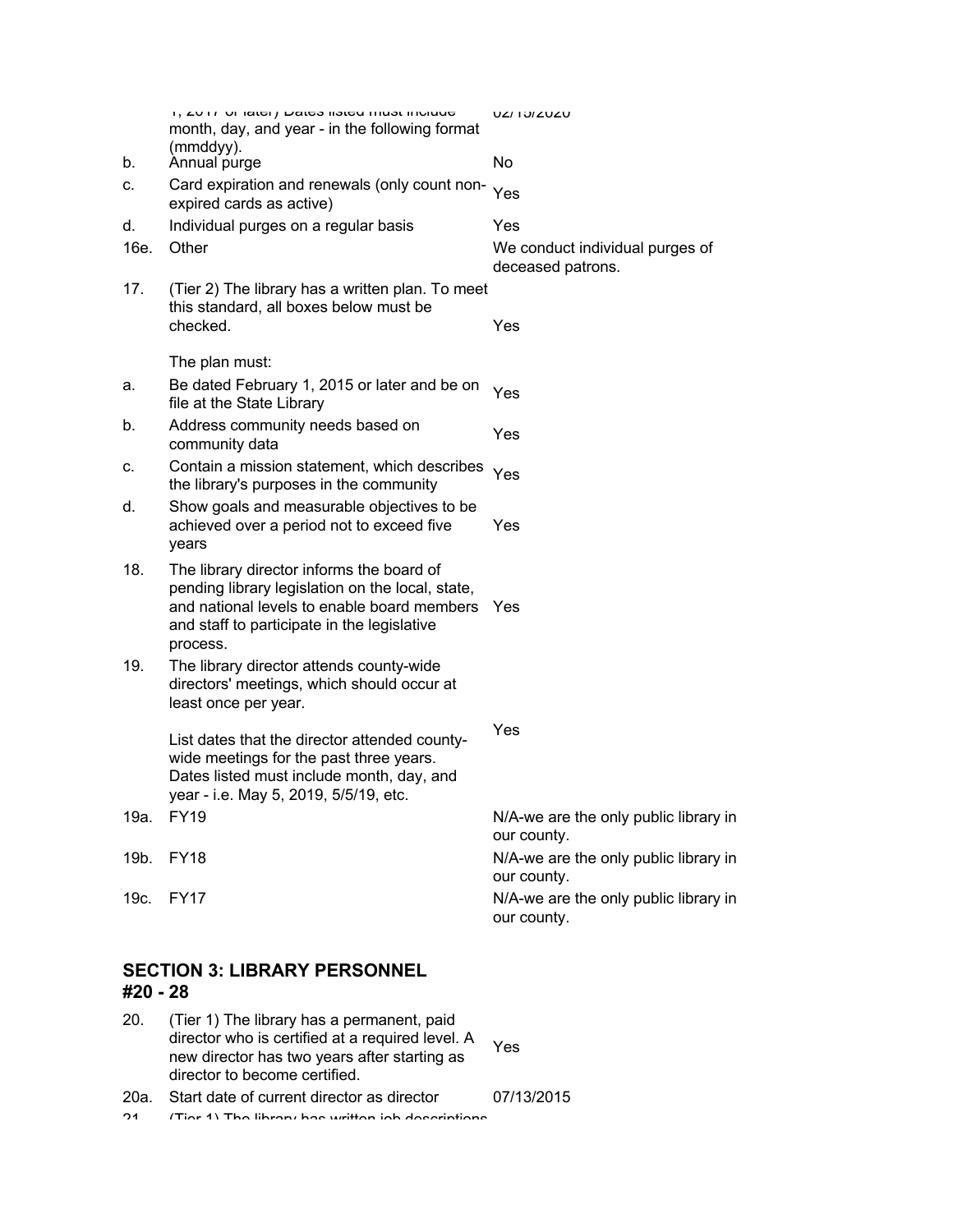| $\angle$ I.<br>22.   | (There it ) Three increarly that winder from descriptions<br>that include educational and experience<br>requirements. A written salary range for each<br>position is recommended, but not required.<br>(Tier 1) The library director's performance is<br>evaluated by the board at least annually. | Yes                              |
|----------------------|----------------------------------------------------------------------------------------------------------------------------------------------------------------------------------------------------------------------------------------------------------------------------------------------------|----------------------------------|
|                      | List evaluation dates for the past three years.<br>Dates listed must include month, day, and<br>year - i.e. May 5, 2019, 5/5/19, etc.                                                                                                                                                              | Yes                              |
| 22a.                 | <b>FY19</b>                                                                                                                                                                                                                                                                                        | 12/03/18                         |
| 22b.                 | <b>FY18</b>                                                                                                                                                                                                                                                                                        | 12/04/17                         |
| 22c.                 | <b>FY17</b>                                                                                                                                                                                                                                                                                        | N/A                              |
| 23.                  | (Tier 1) The library allows the director to<br>participate in continuing education<br>opportunities during their work time.                                                                                                                                                                        | Yes                              |
| 24.                  | (Tier 2) (FY19) The library employs paid staff<br>as listed in chart. Number of hours per week<br>and FTE (Full Time Equivalents) are given.<br>Either figure can be given to meet the<br>standard. To see full table click on the<br>question mark.                                               | Yes                              |
| 24a.                 | Report the total number of paid staff FTE<br>(LINE B08)                                                                                                                                                                                                                                            | 4.46                             |
| 25.                  | (Tier 3) The library has a planned orientation<br>program for all new employees.                                                                                                                                                                                                                   | Yes                              |
| 26.                  | Other library employees are evaluated<br>annually by the director or supervisor.                                                                                                                                                                                                                   | Yes                              |
| 27.                  | The library provides funding to enable the<br>director and/or staff to join library professional<br>organizations, attend library related<br>conferences, or take advantage of CE<br>opportunities.                                                                                                | Yes                              |
| 27a.<br>27b.<br>27c. | List annual amount spent on CE opportunities<br>for the past three years.<br><b>FY19</b><br><b>FY18</b><br><b>FY17</b>                                                                                                                                                                             | \$370.00<br>\$357.00<br>\$969.00 |
| 28.                  | The library allows staff at all levels (other than<br>director) to participate in continuing education<br>opportunities during their work time. Check<br>one or more of the suggestions below to meet<br>this standard.                                                                            | Yes                              |
|                      | (NOTE: These can also be used to receive CE<br>credit from the State Library's certification<br>program.)                                                                                                                                                                                          |                                  |
| а.<br>r              | Attending webinars or other activities provided<br>by the State Library of lowa<br>Attanding aantinuing adusation aativities an                                                                                                                                                                    | Yes                              |
|                      |                                                                                                                                                                                                                                                                                                    |                                  |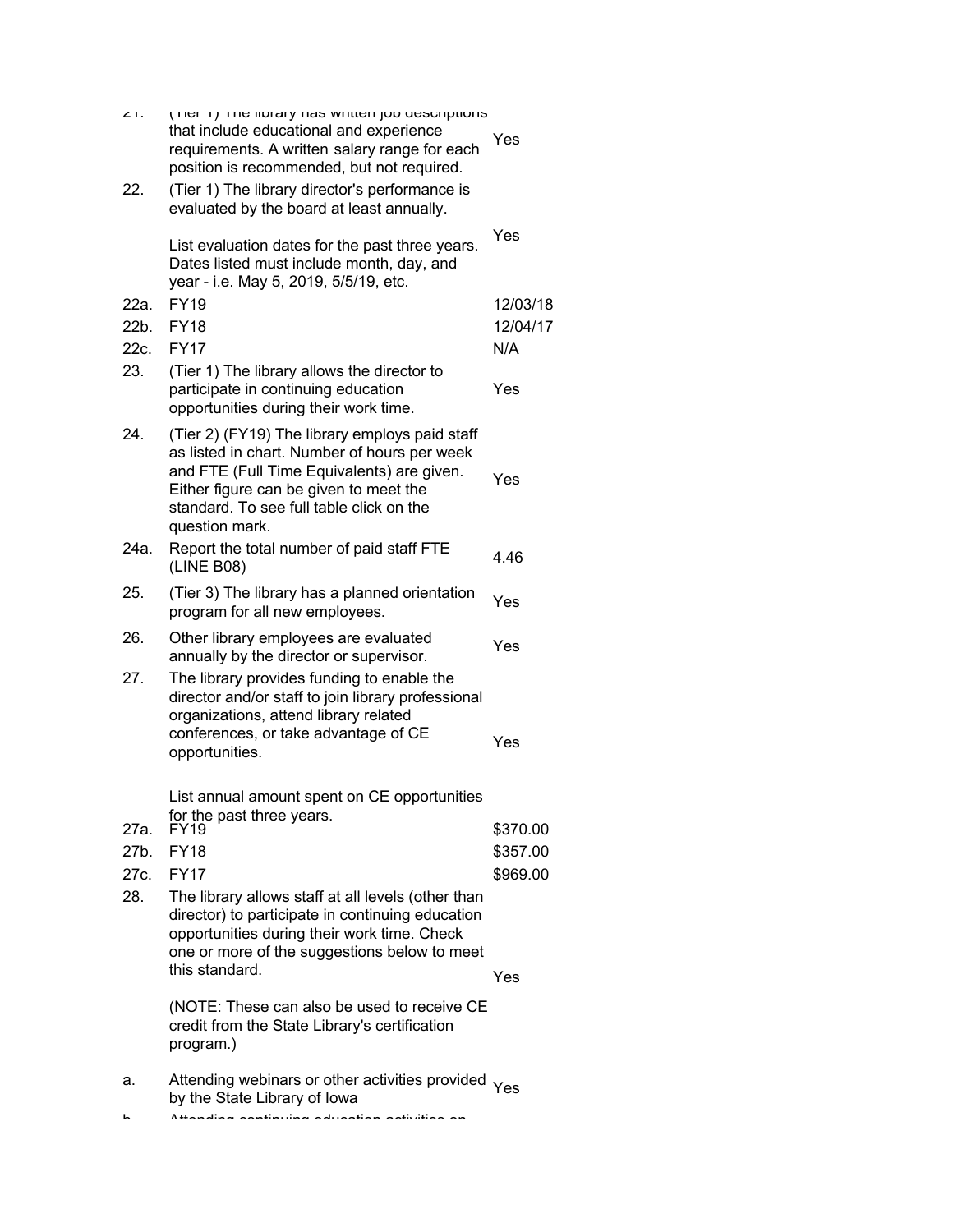| υ.       | Atteriaing continuing education activities on<br>specific topics offered by library organizations, No<br>academic institutions or professional<br>associations                                                                                     |                                |
|----------|----------------------------------------------------------------------------------------------------------------------------------------------------------------------------------------------------------------------------------------------------|--------------------------------|
| c.       | Attending live national teleconferences or<br>webinars and/or watching the recorded<br>versions of continuing educational activities                                                                                                               | Yes                            |
| d.       | Completing learning assignments following<br>continuing education activities                                                                                                                                                                       | Yes                            |
| е.       | Taking a library or library-related course for<br>academic credit                                                                                                                                                                                  | <b>No</b>                      |
| 28f.     | Other (List no more than one)                                                                                                                                                                                                                      |                                |
| #29 - 34 | <b>SECTION 4: LIBRARY COLLECTIONS</b>                                                                                                                                                                                                              |                                |
| 29.      | (Tier 1) (FY19, FY18, FY17) The library                                                                                                                                                                                                            |                                |
|          | determines its total annual circulation of library                                                                                                                                                                                                 |                                |
|          | materials.                                                                                                                                                                                                                                         | Yes                            |
|          | Report total circulation for the past three<br>years:                                                                                                                                                                                              |                                |
| 29a.     | <b>FY19 (LINE F27)</b>                                                                                                                                                                                                                             | 48,032                         |
| 29b.     | <b>FY18 (LINE F25)</b>                                                                                                                                                                                                                             | 46,863                         |
| 29c.     | <b>FY17 (LINE F23)</b>                                                                                                                                                                                                                             | 50,043                         |
| 30.      | (Tier 1) The library provides access to current<br>local, county, and/or regional news sources.                                                                                                                                                    | Yes                            |
| 30a.     | List one resource provided                                                                                                                                                                                                                         | <b>Creston News-Advertiser</b> |
| 31.      | (Tier 3) (FY19, FY18, FY17) Every item in the<br>library's collection is evaluated for retention,<br>replacement, or withdrawal on a regular basis Yes<br>to determine its usefulness according to the<br>library's collection development policy. |                                |
|          | Report percentage of collection withdrawn:                                                                                                                                                                                                         |                                |
| 31a.     | FY19 (LINE E31 ÷ LINE E29)                                                                                                                                                                                                                         | 0.1%                           |
| 31b.     | FY18 (LINE E31 ÷ LINE E29)                                                                                                                                                                                                                         | 0.7%                           |
| 31c.     | FY17 (LINE E31 $\div$ LINE E29)                                                                                                                                                                                                                    | 1.6%                           |
| 31d.     | Total percentage withdrawn (FY19 + FY18 +<br><b>FY17)</b>                                                                                                                                                                                          | 2.4%                           |
| 31e.     | Average of three years (Total percentage<br>withdrawn divided by 3)<br>This amount needs to be 3% or greater to<br>meet standard #31                                                                                                               | 0.8%                           |
| 32.      | (Tier 3) (FY19, FY18, FY17) The library<br>purchases or adds materials at regular<br>intervals throughout the year to ensure a<br>steady flow of new materials.                                                                                    | Yes                            |
|          | Report percentage of collection added:                                                                                                                                                                                                             |                                |
| 32a.     | FY19 (LINE E30 ÷ LINE E29)                                                                                                                                                                                                                         | 3.4%                           |
| 32b.     | FY18 (LINE E30 ÷ LINE E29)                                                                                                                                                                                                                         | 4.6%                           |
|          |                                                                                                                                                                                                                                                    |                                |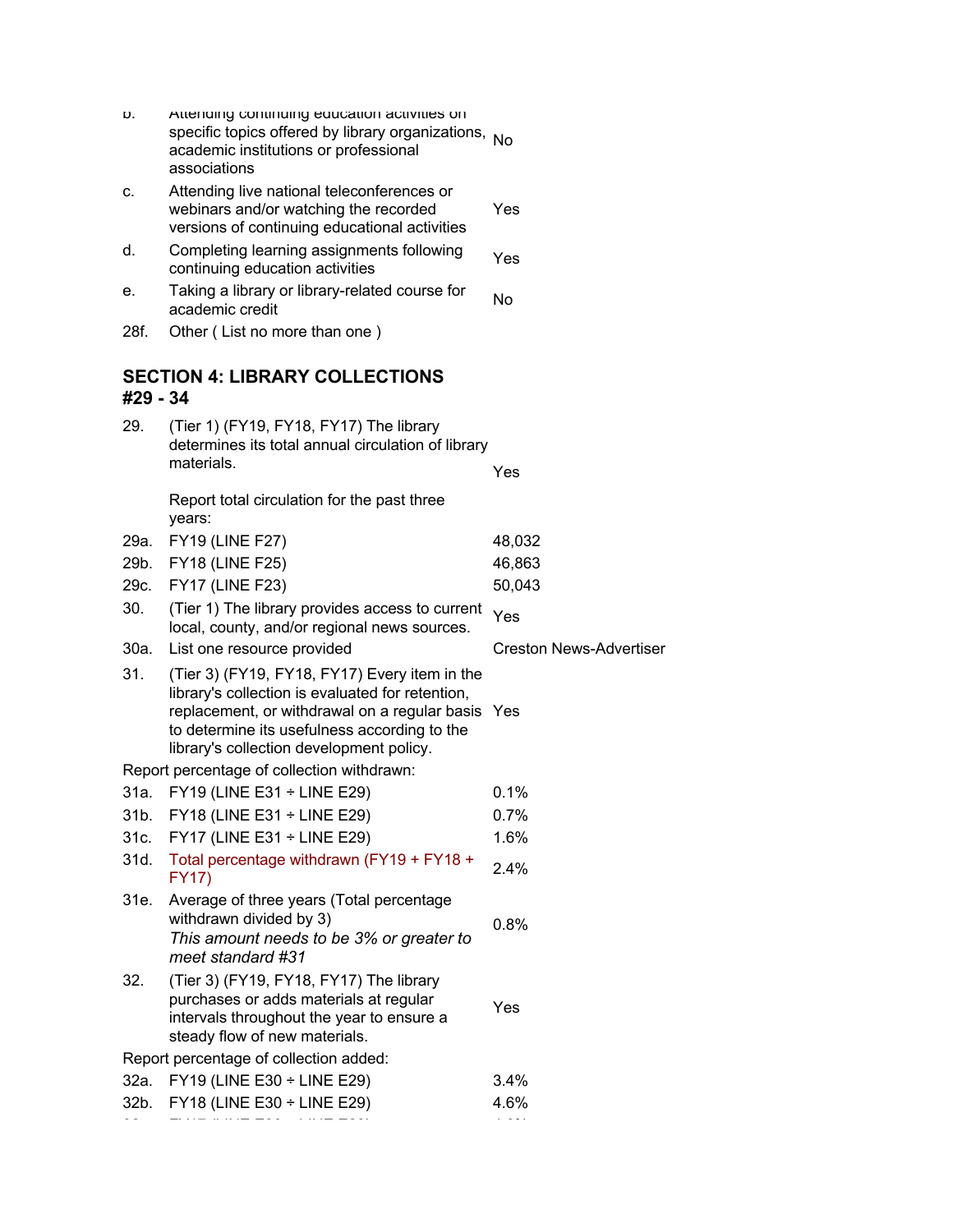| 32c.     | FY17 (LINE E30 $\div$ LINE E29)                                                                                                                                                                           | 4.6%                       |
|----------|-----------------------------------------------------------------------------------------------------------------------------------------------------------------------------------------------------------|----------------------------|
| 32d.     | Total percentage added (FY19 + FY18 +<br>FY17)                                                                                                                                                            | 12.6%                      |
| 32e.     | Average of three years (Total percentage<br>added divided by 3)<br>This amount needs to be 3% or greater to<br>meet standard #32                                                                          | 4.2%                       |
| 33.      | The library provides materials in formats<br>appropriate to the needs of special population<br>groups found in the community. Check one or Yes<br>more of the suggestions below to meet this<br>standard. |                            |
| а.       | Adult basic education materials                                                                                                                                                                           | Yes                        |
| b.       | Audio books and/or captioned video                                                                                                                                                                        | Yes                        |
| c.       | <b>Braille materials</b>                                                                                                                                                                                  | <b>No</b>                  |
| d.<br>е. | Children's and young adult materials<br>Large print books                                                                                                                                                 | Yes<br>Yes                 |
| f.       | Materials for English language learners                                                                                                                                                                   | Yes                        |
| 33g.     | Other (List no more than one)                                                                                                                                                                             | Spanish language materials |
| 34.      | The library provides non-traditional physical<br>collections for check out. Check one or more<br>of the suggestions below to meet this<br>standard.                                                       | Yes                        |
| а.       | Cake pans                                                                                                                                                                                                 | <b>No</b>                  |
| b.       | Art prints                                                                                                                                                                                                | Yes                        |
| c.       | <b>Tablets</b>                                                                                                                                                                                            | Yes                        |
| d.       | Wireless hotspots                                                                                                                                                                                         | <b>No</b>                  |
| 34e.     | Other (List no more than one)                                                                                                                                                                             | Robots                     |

## **SECTION 5: LIBRARY ACCESS VIRTUAL SPACES #35 - 46**

| 35.  | (Tier 1) (FY19) The library offers public access<br>Internet-enabled devices and staff trained in<br>their use.       | Yes   |
|------|-----------------------------------------------------------------------------------------------------------------------|-------|
| 35а. | Report the number of Internet-enabled devices 16<br>(LINE G11).                                                       |       |
| 36.  | (Tier 1) (FY19, FY18, FY17) The library counts<br>the total public use of Internet-enabled devices<br>in the library. | Yes   |
|      | Report the annual public use of Internet-<br>enabled devices                                                          |       |
|      |                                                                                                                       |       |
| 36a. | <b>FY19 (LINE G12)</b>                                                                                                | 4,527 |
| 36b. | <b>FY18 (LINE G16)</b>                                                                                                | 5,416 |
| 36c. | FY17 (LINE 105)                                                                                                       | 7,200 |
| 37.  | (Tier 1) The library provides a printer for public<br>use. The printer may be a shared staff/public<br>device.        | Yes   |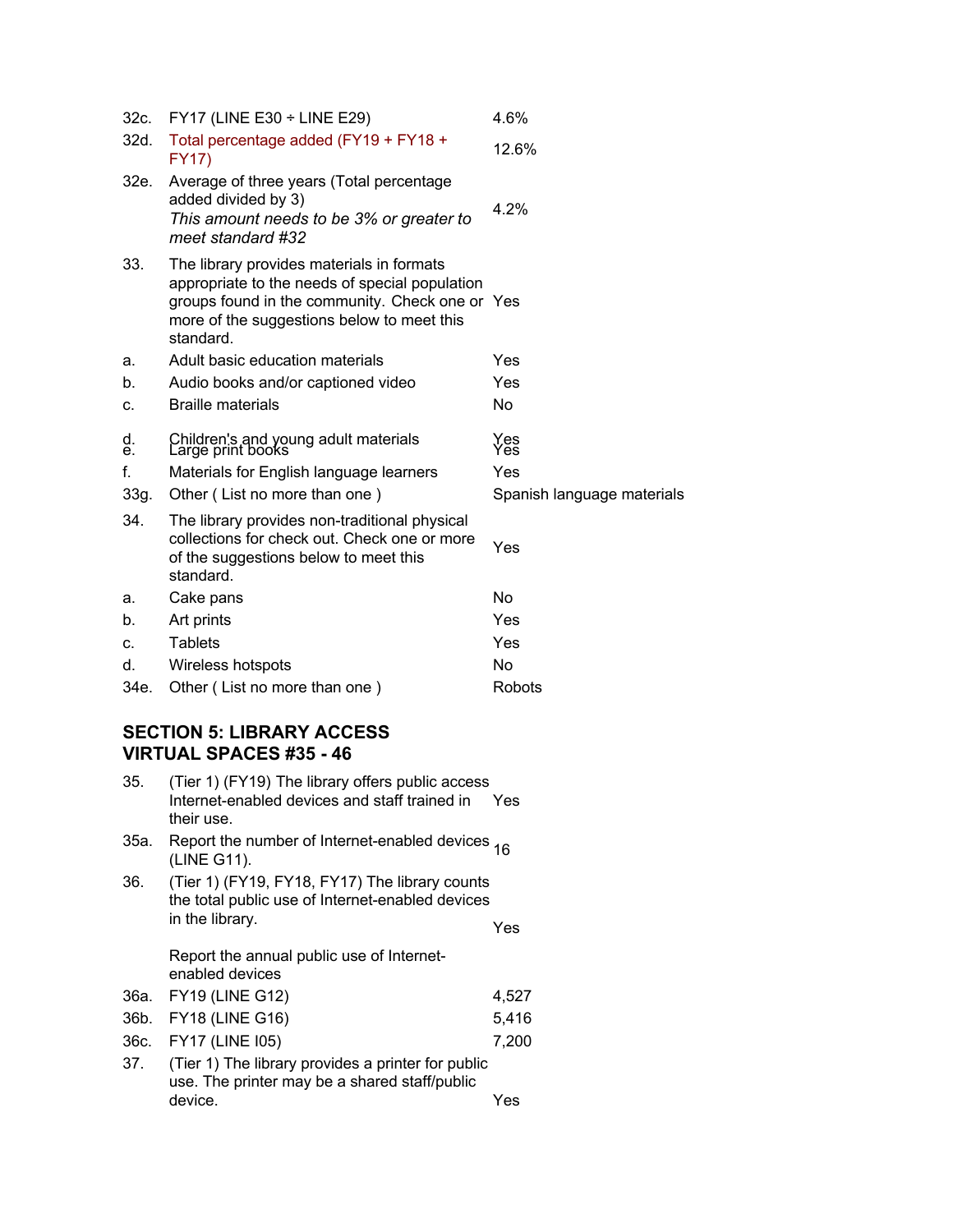Enter make and model of printer 37a. Printer Make & Model HP Color Laser Jet - CP3525 (2009) 38. (Tier 2) The library provides wireless Internet The zime interview with the internet Yes 39. (Tier 3) The library maintains a current website. A social media page on a site such as Facebook does NOT meet this standard. To meet this standard, the website MUST include: Yes a. Access to the library's online catalog Yes b. Information about the library metal of the Yes c. Links to local, state, or national resources Yes 39url Enter the URL of the library's website: creston.lib.ia.us 40. The library budgets for computer replacement Yes<br>on a regular basis. 41. The library sets aside a separate computer location for use by children and/or young adults. Yes 42. The library provides computer and/or Internet The library provides computer and/or internet Yes<br>training for its customers. 43. The library has access to broadband Internet access. Broadband Internet is defined by the FCC as 25 Megabits per second (Mbps) download speed and 3 Mbps upload. Yes 43a. Library's download speed (Must be at least 25  $_{39.8}$ <br>Mbps to meet standard ) 43b. Library's upload speed ( Must be at least 3 Library's upload speed (widst be at least 3  $7.5$ <br>Mbps to meet standard) 44. The library provides access to and promotes The library provides access to and promotes Yes 44a. List one of the library's online database products: Ancestry Library 45. The library provides access to and promotes a Yes downloadable materials collection. 45a. List one of the library's downloadable Elst one of the library's downloadable<br>materials collections: 46. The library provides access to digitized local collections. To meet the standard, the library can either digitize the collection or contract with another entity that has digitized the collection. No 46a. List one of the library's digitized local collections:

#### **SECTION 6: LIBRARY ACCESS PHYSICAL SPACES #47 - 66**

47. (Tier 1) The library has a telephone with voice

mail capability that announces current hours, Yes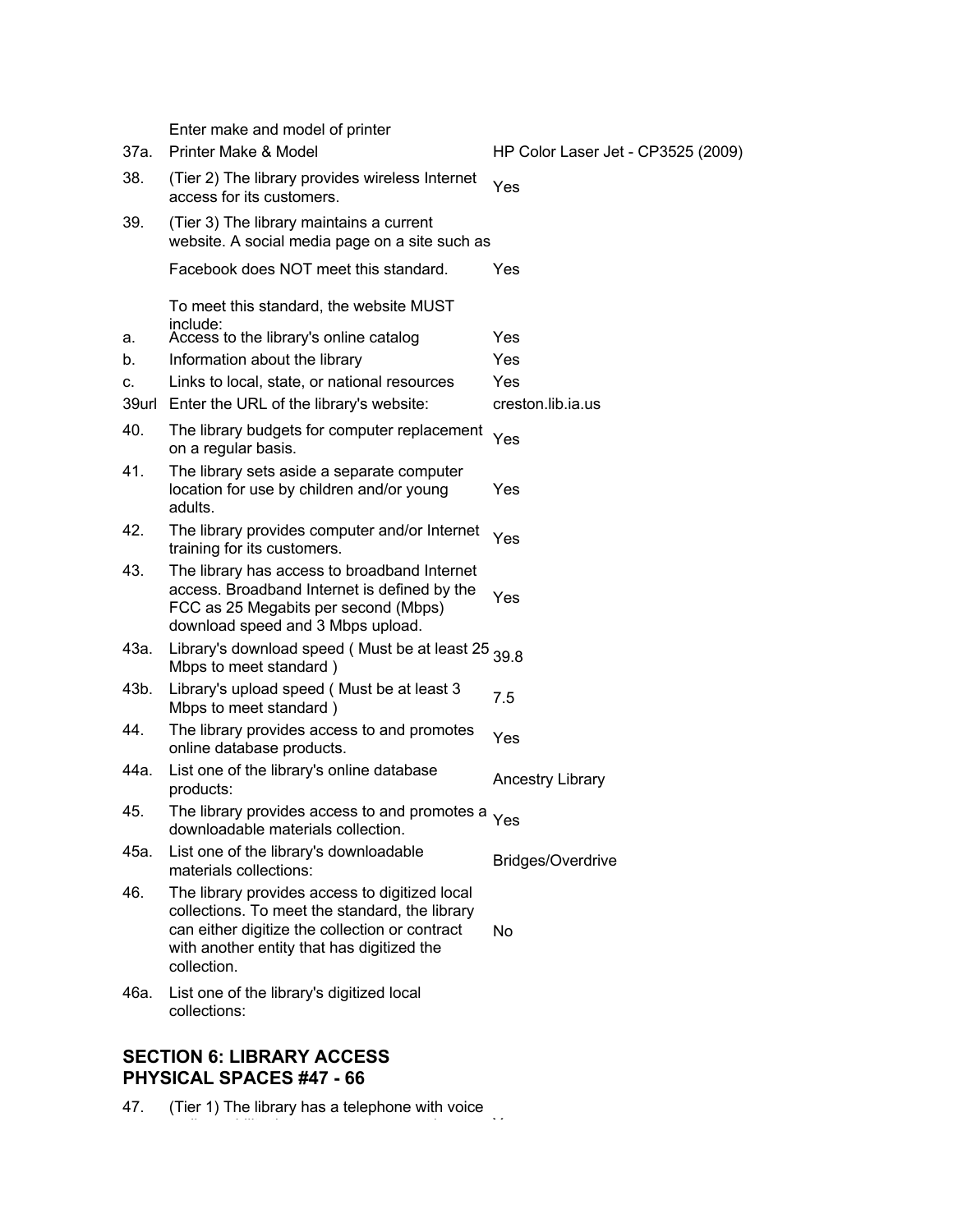|     | mail capability that announces current hours,<br>holidays, and other non-scheduled closures.                                               | <b>Yes</b> |
|-----|--------------------------------------------------------------------------------------------------------------------------------------------|------------|
| 48. | (Tier 1) The library has an email address.                                                                                                 | Yes.       |
| 49. | (Tier 1) Library hours are posted and fixed<br>based on users' and potential users' available                                              |            |
|     | time.                                                                                                                                      | Yes.       |
|     | To satisfy this standard the library must be<br>open:                                                                                      |            |
| a.  | A minimum of 10 hours per week and at least<br>one hour during each of the following times:                                                | Yes        |
| b.  | At least one morning (12am to 12pm)                                                                                                        | Yes        |
| c.  | At least one afternoon (12pm to 5pm)                                                                                                       | Yes        |
| d.  | At least one evening (until 6pm)                                                                                                           | Yes        |
| е.  | Saturday and/or Sunday                                                                                                                     | Yes        |
| 50. | (Tier 1) The library provides reference and<br>reader's advisory service to residents of all<br>ages. The role of reference services is to |            |

Reference staff assists users by:

when they need it.

• Helping them find a good book

connect people with the information they need

- Answering their questions
- Helping them find and evaluate information Yes
- Providing instruction on the use of library resources

The role of readers' advisory services is to help users select materials for reading, viewing, and listening.

51. (Tier 1) The library has a current and maintained catalog of its holdings that is easy to use and independently accessible by the public. A catalog that is only accessible by staff will not meet this standard. Access to the SILO Locator does not meet this standard. In order to meet this standard, the catalog must include a way to search the library's collection by all of the methods listed below:

- Author
- Title
- Subject

Note: Each item in the catalog must also have a call number or some other means to locate the item.

Check the description below that best matches your catalog and provide the corresponding supporting documentation. Choose no more than one from the list below:

- 51a. Catalog is offline only (card catalog, etc.). Catalog is online only (card catalog, etc.).<br>Provide a picture of the catalog.
- 51b. Catalog is online but not accessible on the  $\theta$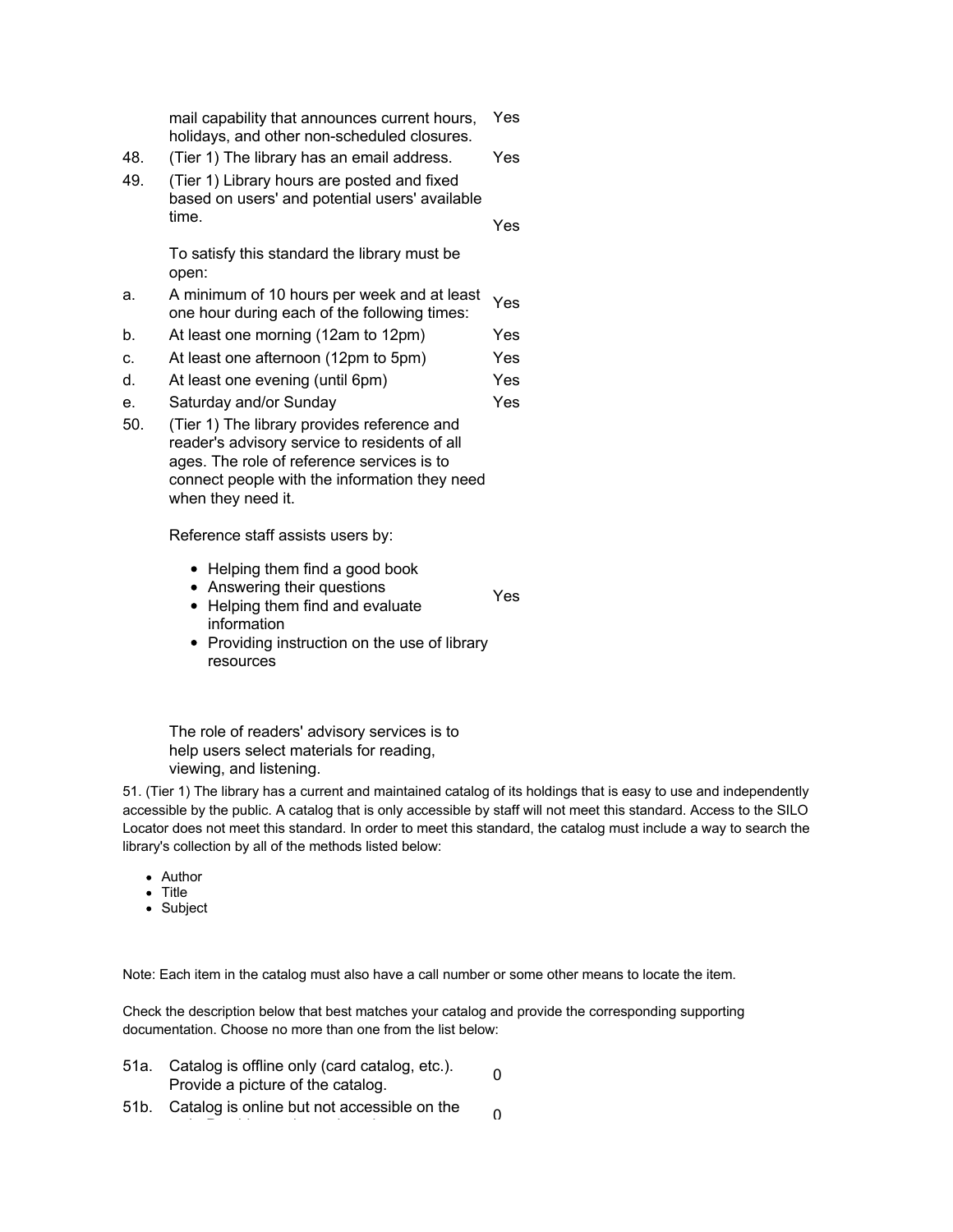web. Provide vendor and product name: Vendor and product name.

51c. Catalog is available on the web. Provide the  $\frac{1}{1}$ 

Link: https://creston.biblionix.com/catalog/

52. (Tier 2) The library has a current and maintained ONLINE catalog of its holdings that is easy to use and independently accessible by the public. A catalog that is only accessible by staff will not meet this standard. Access to the SILO Locator does not meet this standard. In order to meet this standard, the catalog must include a way to search the library's collection by all of the methods listed below:

- Author
- Title
- Subject

Note: Each item in the catalog must also have a call number or some other means to locate the item.

Check the description below that best matches your catalog. Vendor name or link will be taken from your answer to Standard #51. Choose no more than one from the list below:

- 52a. Catalog is online but not accessible on the  $\overline{0}$
- 52b. Catalog is available on the web. 1
- 53. (Tier 2) The library provides interlibrary loan  $($ Field  $z$ ) The library provides interfibrity foam  $Y$ es
- 54. (Tier 2) Minimum days and hours of service are in compliance with chart contained in Help. Yes Click on the question mark to access the chart.
- 54a. Enter number of days open per typical week: 6
- 54b. Enter number of hours open per typical week: 54
- 55. (Tier 2) The library has allocated space for child and family use with all materials readily Yes

available and provides furniture designed for children's use.

- 56. (Tier 3) The library's ONLINE catalog is REMOTELY available to users. Access to the SILO Locator does not meet this standard. Libraries that meet this standard also meet standards #51 and #52. The catalog link must be on the library's web page. The catalog link will be taken from your answer to Standard #51. In order to meet this standard, the catalog must include a way to search the library's collection by all of the methods listed below: Yes
	- Author
	- Title
	- Subject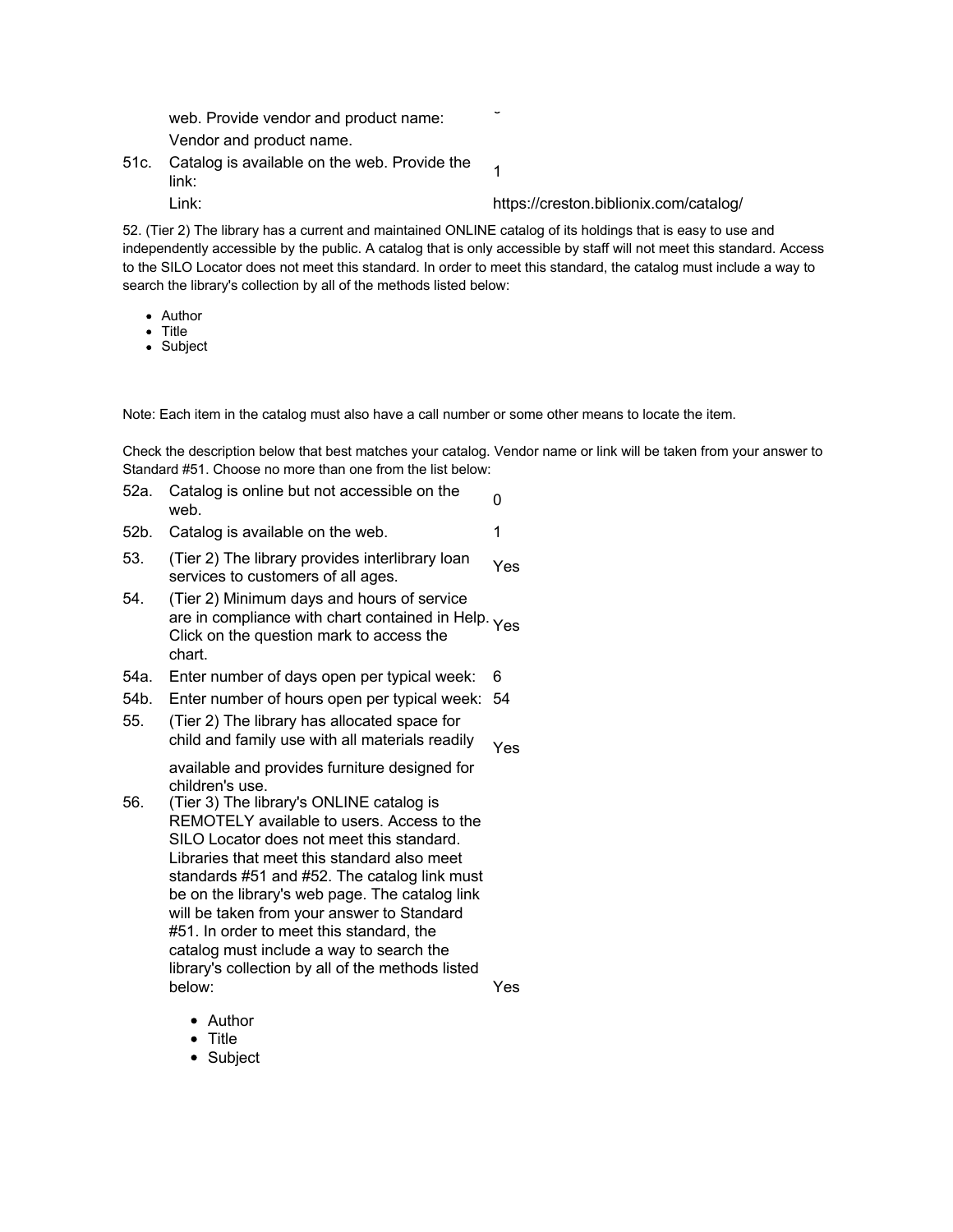Note: Each item in the catalog must also have a call number or some other means to locate the item.

- 57. (Tier 3) All the library's services are available Then by All the library is services are available Yes<br>when the library is open.
- 58. Residents of the community have free access Residents of the community nave nee access Yes<br>to tax-supported public library services.
- 59. The library provides the necessary equipment to use any audiovisual materials in the library's Yes collection.
- 60. The library provides inside directional signs. The library provides outdoor signs that identify Yes<br>the building as a public library including the the building as a public library including the library's service hours.
- 61. The library provides trained staff who are knowledgeable about reference and readers' advisory print and electronic resources and who are able to assist customers of all ages during all open hours.

Note: The library does not need to have reference librarians to meet this standard, but existing staff are trained in the use of reference resources.

Yes

- 62. The building has public meeting space available for library programming and for use by other community groups. The meeting space should be a separate room to meet this standard. Yes
- 63. The library allocates space and furniture for young adults with all materials readily available. Yes
- 64. The library has a makerspace. No
- 64a. To meet this standard, describe the makerspace services provided by the library:
- 65. The library provides self-service or other kinds of automated equipment used to increase efficiency. No
- 65a. To meet this standard, describe the selfservice and/or automated services provided by the library:
- 66. The library allows patrons to make payments The library allows patrolis to make payments Yes

## **SECTION 7: LIBRARY PROGRAMMING AND COMMUNITY RELATIONS #67 - 77**

67. (Tier 1) The library provides a summer reading program for children they serve, or cooperates with other libraries or agencies to provide the program. Yes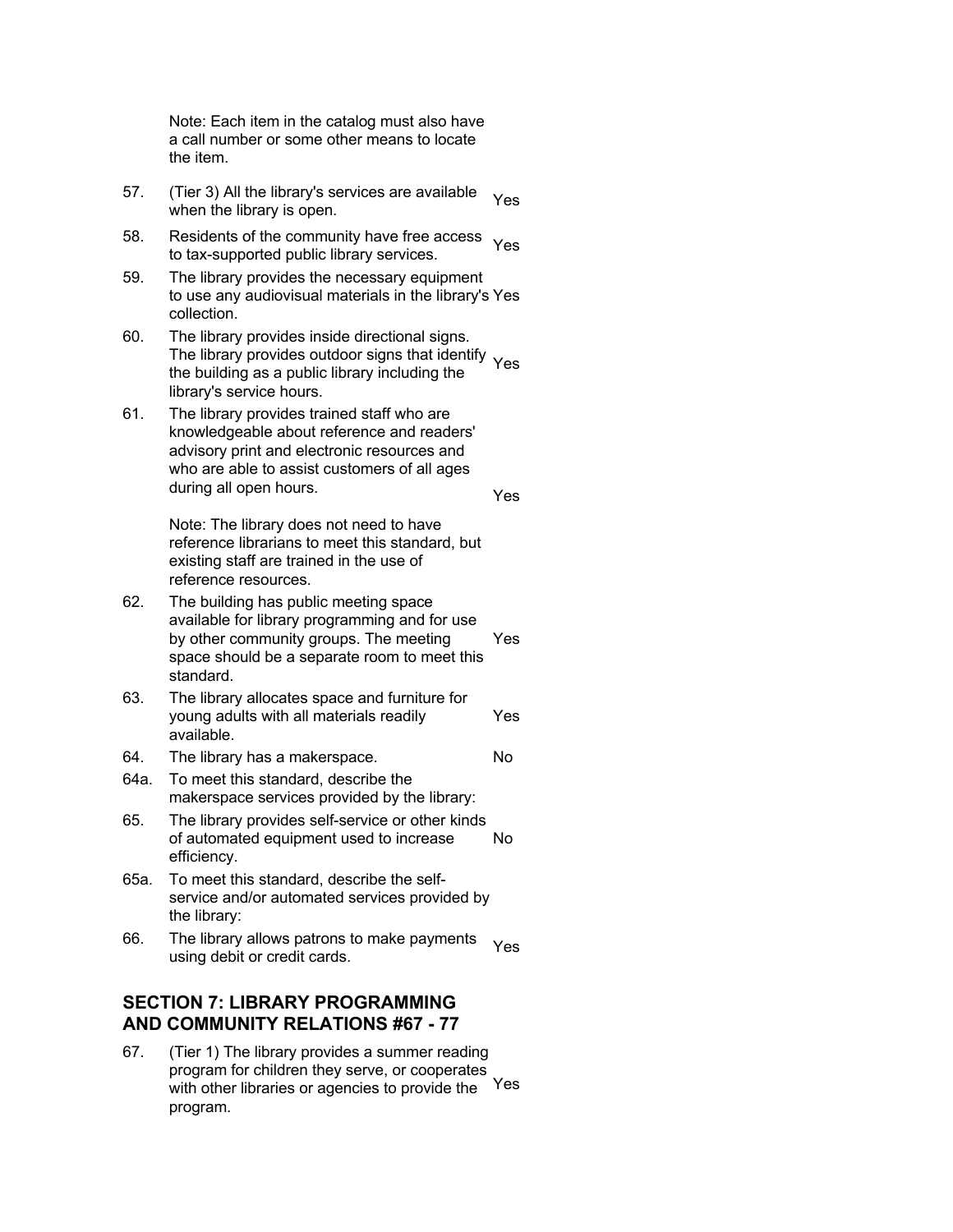| 68.        | (Tier 2) The library provides free programming<br>for library customers or cooperates with other Yes<br>agencies to provide the programming.                        |                       |
|------------|---------------------------------------------------------------------------------------------------------------------------------------------------------------------|-----------------------|
| 69.        | (Tier 2) The library promotes its collections<br>and services by using a variety of approaches<br>to publicity. To meet this standard check at<br>least four items. | Yes                   |
| а.         | Annual reports attractively packaged and<br>made available to the public                                                                                            | No                    |
| b.         | Attractive and frequently changed exhibits,<br>displays, and bulletin boards                                                                                        | Yes                   |
| c.         | Newspaper articles, columns, or ads                                                                                                                                 | Yes                   |
| d.         | Posters, flyers, brochures, and bookmarks<br>advertising library services                                                                                           | Yes                   |
| е.         | Social networking presence (Facebook,                                                                                                                               | Yes                   |
| f.         | Pinterest, Twitter, blogs, etc.)<br>TV and/or radio exposure                                                                                                        | Yes                   |
| g.         | Visually appealing printed materials and<br>graphics                                                                                                                | Yes                   |
| h.         | Website                                                                                                                                                             | Yes                   |
| i.         | Walk-throughs in the library to assess the<br>image it projects                                                                                                     | <b>No</b>             |
| 69j.       | Others (list)                                                                                                                                                       |                       |
| 70.        | (Tier 2) The library develops community<br>relations by regularly communicating with<br>elected officials, business leaders, and civic<br>organizations.            | Yes                   |
|            | To meet this standard check at least two<br>items.                                                                                                                  |                       |
| а.         | Attend city council meetings other than when<br>making a budget request                                                                                             | Yes                   |
| b.         | Give presentations to community groups and<br>organizations                                                                                                         | Yes                   |
| c.         | Invite city council to meet in the library                                                                                                                          | Yes                   |
| d.         | Participate in community organizations and<br>activities                                                                                                            | Yes                   |
| е.         | Serve as a bridge to bring different types of<br>people together                                                                                                    | Yes                   |
| f.         | Regularly assess community assets and<br>needs                                                                                                                      | Yes                   |
| g.         | Include local leaders in library planning                                                                                                                           | Yes                   |
| h.<br>70i. | Participate in city planning<br>Other                                                                                                                               | Yes                   |
| 71.        | The library offers outreach services. Outreach<br>service includes collections and programming<br>provided at other community locations.                            | Yes                   |
| 71a.       | Describe the outreach services provided by                                                                                                                          | Designat<br>بالمدابية |

ted members of the staff regularly visit area schools.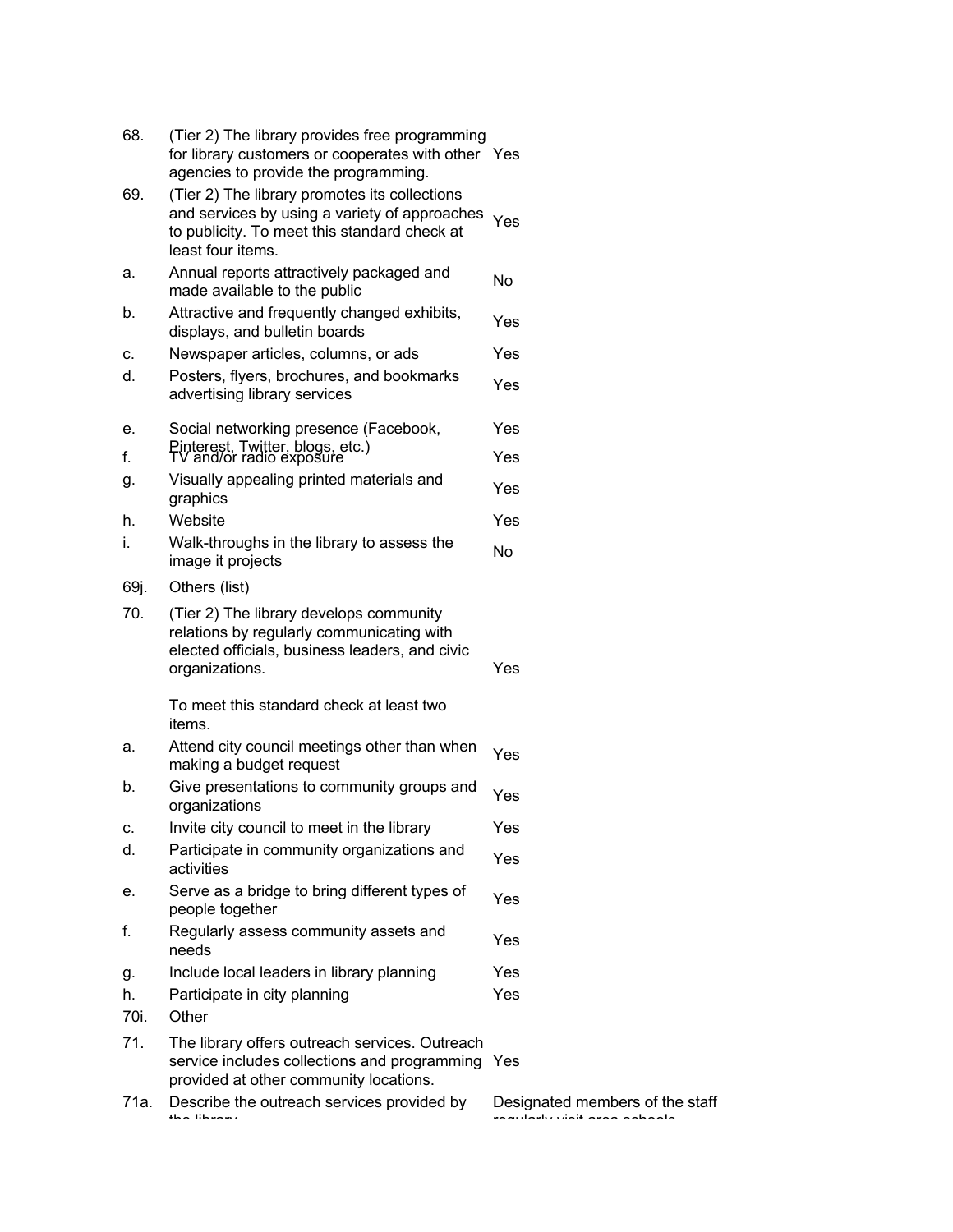|      | trie library.                                                                                                                                                       | regularly visit area scriools.                                                                                                                                                                                                               |
|------|---------------------------------------------------------------------------------------------------------------------------------------------------------------------|----------------------------------------------------------------------------------------------------------------------------------------------------------------------------------------------------------------------------------------------|
| 72.  | The library provides children's programming<br>free of charge or cooperates with other<br>agencies to provide the programming.                                      | Yes                                                                                                                                                                                                                                          |
| 73.  | The library provides young adult programming<br>free of charge or cooperates with other<br>agencies to provide the programming.                                     | Yes                                                                                                                                                                                                                                          |
| 74.  | The library provides adult programming free of<br>charge or cooperates with other agencies to<br>provide the programming.                                           | Yes                                                                                                                                                                                                                                          |
| 75.  | The library collaborates with other<br>organizations, including agencies that serve<br>special populations, to improve library service.                             | Yes                                                                                                                                                                                                                                          |
| 75a. | Describe at least one of the library<br>collaborations to meet this standard.                                                                                       | We issue library cards to staff<br>members of non-profit organizations<br>(Innovative Industries, CARE<br>Initiatives, Midwest Opoortunities<br>Inc, Hospice House) for the purpose<br>of borrowing materials on behalf of<br>their clients. |
| 76.  | The library accepts requests for reserves for<br>library materials from cardholders of all ages<br>in person, by telephone, or electronically<br>(includes e-mail). | Yes                                                                                                                                                                                                                                          |
| 77.  | The library makes reasonable<br>accommodations in order to provide access to<br>its collections and services to persons with<br>disabilities.                       | Yes                                                                                                                                                                                                                                          |
|      | To meet this standard at least four items must<br>be checked.                                                                                                       |                                                                                                                                                                                                                                              |
| а.   | Accessible meeting rooms                                                                                                                                            | Yes                                                                                                                                                                                                                                          |
| b.   | <b>Braille materials</b>                                                                                                                                            | No                                                                                                                                                                                                                                           |
| c.   | Enhanced computer display for visually<br>impaired                                                                                                                  | Yes                                                                                                                                                                                                                                          |
| d.   | Hearing augmentation system in meeting<br>room                                                                                                                      | No                                                                                                                                                                                                                                           |
| е.   | Home delivery of materials                                                                                                                                          | No                                                                                                                                                                                                                                           |
| f.   | Interpreters for the hearing impaired                                                                                                                               | No                                                                                                                                                                                                                                           |
| g.   | Large Print materials                                                                                                                                               | Yes                                                                                                                                                                                                                                          |
| h.   | Minimum space between shelving stacks of<br>36"                                                                                                                     | Yes                                                                                                                                                                                                                                          |
| i.   | Story times and programs in accessible<br>meeting rooms or outside the library                                                                                      | Yes                                                                                                                                                                                                                                          |
| 77j. | Others (list)                                                                                                                                                       |                                                                                                                                                                                                                                              |

# **SECTION 8: LIBRARY FACILITY #78 - 85**

78. (Tier 1) The library provides a book return available to the public 24/7. It is recommended Yesthat a book return that is attached to the library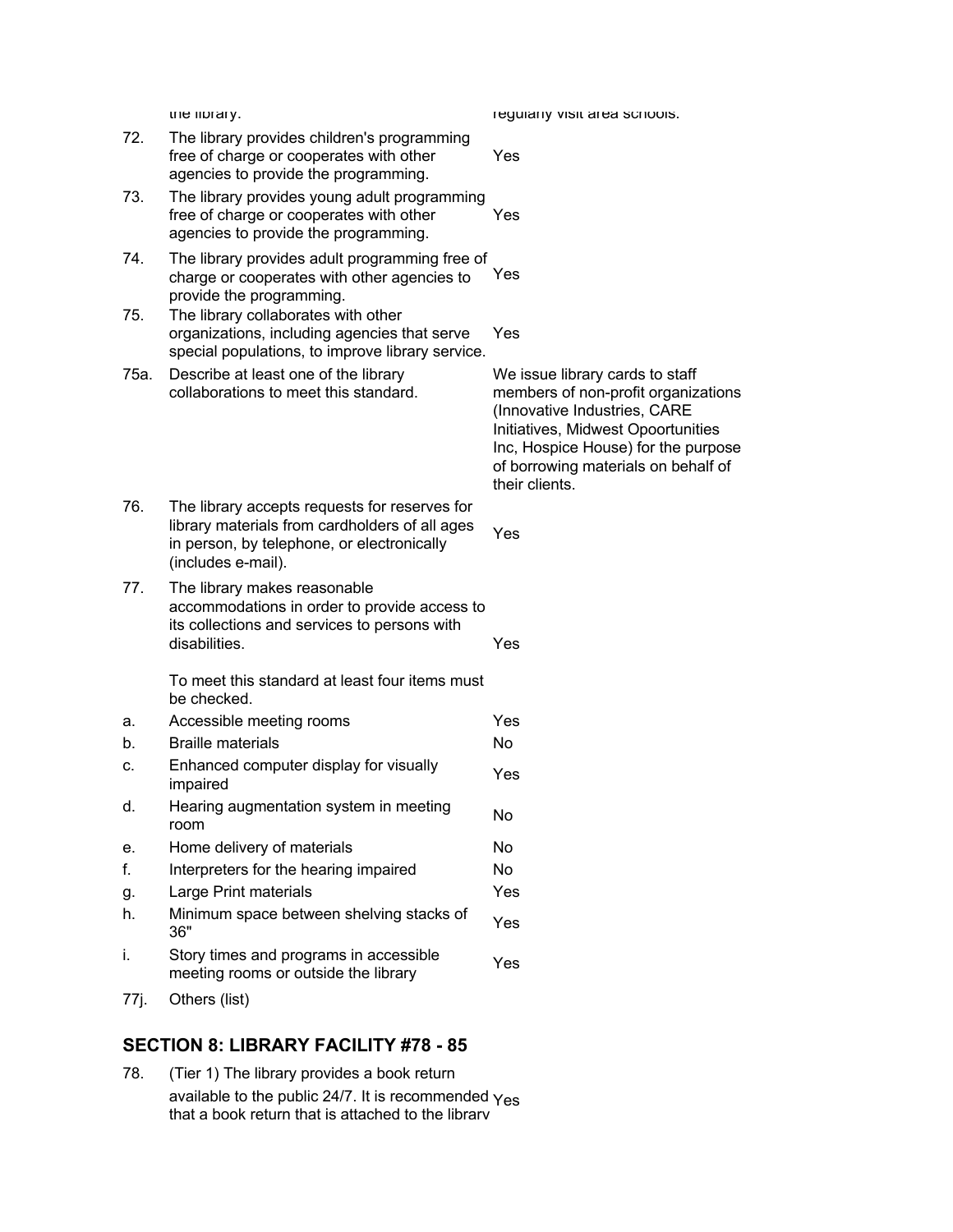that a book return that is attached to the library or inside the building is fire retardant.

79. (Tier 1) (FY19, FY18, FY17) The library determines the number of people who come into the library each year. (Also known as door count) Yes

Report Annual Library Visits:

| 79a. FY19 (LINE G09) | 28.684 |
|----------------------|--------|
| 79b. FY18 (LINE G13) | 29,906 |
| 79c. FY17 (LINE G14) | 33.146 |

- 80. (Tier 1) The library board and director shall review at least one of the four priorities from the ADA Checklist for Existing Facilities at least every three years. To meet this standard:
	- The library board must review at least one of the four priority checklists
	- The board review date of at least one of the four priority checklists must be February 1, 2017 or later

Yes

No

• The library must submit a completed a completed copy of at least one of the four priority checklists to the State Library

\*Please do not submit photos. We only need a copy of the checklist.

[The checklist can be found at: ADA Checklist](https://www.statelibraryofiowa.org/ld/a-b/accr-and-standards/adachecklist) page

- 81. The library provides adequate and convenient parking to the library's customers on or adjacent to the library's site. One parking space is available for every 500 square feet of building. Yes
- 82. The library provides adequate handicapped accessible parking spaces in compliance with table in Help. Click on the question mark in the circle to view the table. Yes
- 83. The library provides adequate public reader seating space based on the chart in Help. Yes

Click on the question mark in the circle to view

- the table. 84. The library provides adequate space for the The library provides adequate space for the Yes
- 85. The library director completes and shares a written space needs assessment with the board.

To meet this standard, the assessment should be dated no older than February 1, 2015.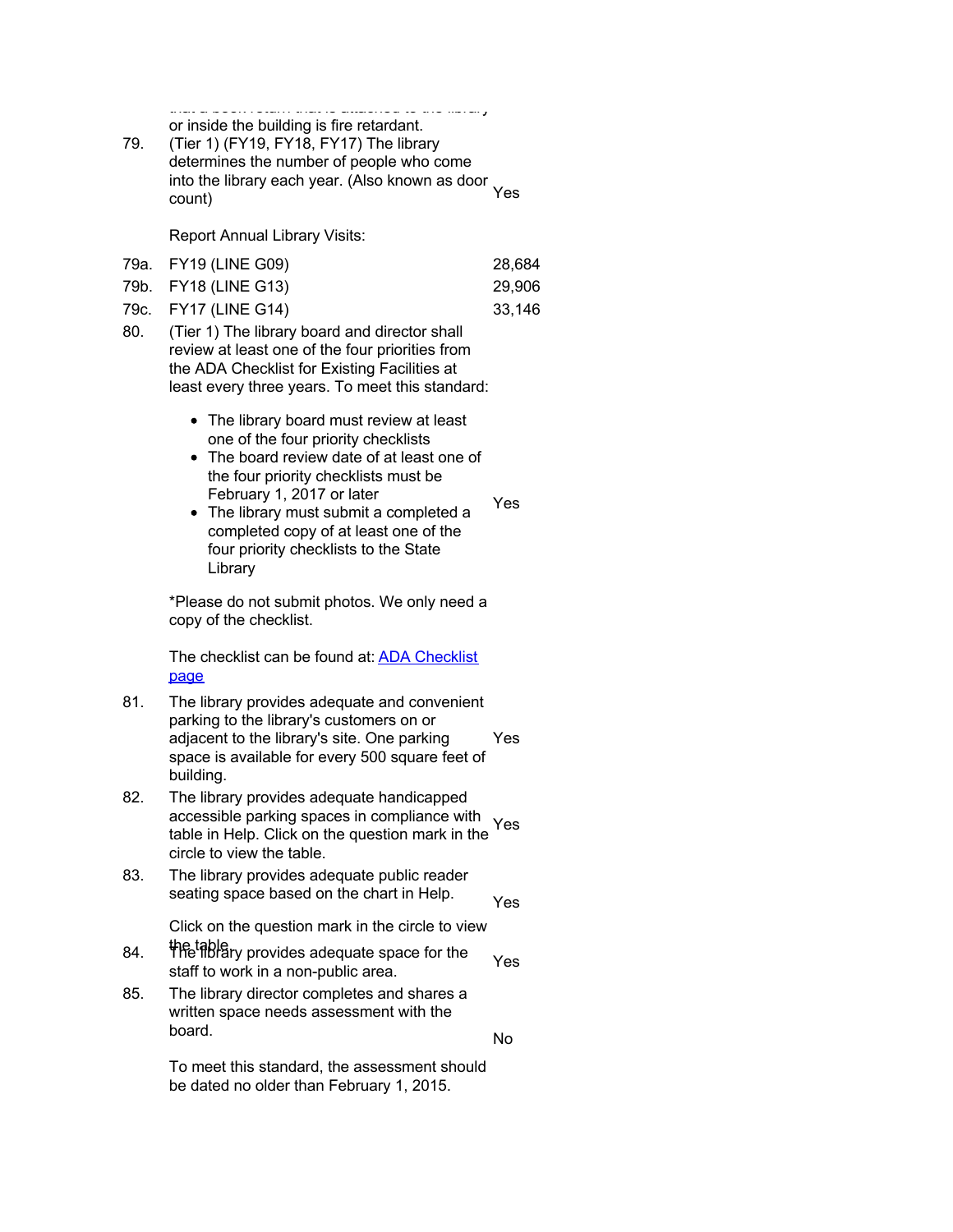## **Request for Supporting Documentation (FY21)**

#### Due 2/28/2020

Libraries filing an application for accreditation and Direct State Aid Tier Level must submit the following documentation to the State Library for review. The list below shows if we have the appropriate documentation on file. NOTE: The dates below are only accurate as of December 2, 2019. They will not be updated as you submit your documentation.

If the dates for Standards 5 & 7 are dated February 1, 2017 or later you don't need to send us anything. If the date for Standard 17 is February 1, 2015 or later you don't need to send us anything. If the date for Standard 80 is February 1, 2017 or later you don't need to send us anything. "Not on File" indicates that we don't have a document on file for that standard.

For Standards 1 and 2 we need the most recent copy of the library's ordinance. Libraries will need to send in current copies of their ordinance each time they apply for accreditation.

For Standards 25 and 26 we need to have some form of documentation on file to meet the Standard. In each case the box below will say "On File" or "Not on File" depending on the library's situation.

For Standard 78 we need to have photos on file to show that you meet the standard. The box below will say "On File" or "Not on File" depending on the library's situation.

Supporting documentation should be sent in as electronic files to Toni Blair attoni.blair@iowa.gov. Printed items can be mailed to State Library of Iowa; 1112 E. Grand Ave., Des Moines, IA 50319 or faxed to 515-281-6191. Keep in mind that you only need to send in the documentation if you meet the appropriate standard.

All libraries must provide a copy of the Signature Page in order to certify your application.

- 1. Standards 1 and 2 (Tier 1) One copy of the most current library ordinance. Ordinance on file: Not on File
- 2. Standard 5 (Tier 1) One copy of the library board's bylaws.

Bylaws on file must be dated February 1, 2017 or later: 3/8/2016

- 3. Standard 7 (Tier 1) One copy of each of the policies listed below.
	- Circulation Policy must be dated February 1, 2017 or later:
	- Collection Development Policy must be dated February 1, 2017 or later:
	- Personnel Policy must be dated February 1, 2017 or later:
	- Internet Use Policy must be dated February 1, 2017 or later:

Circulation Policy must be dated February 1, 9/2/2014<br>2017 or later: Collection Development Policy must be dated Collection Development Folloy must be dated 6/1/2014 Personnel Policy must be dated February 1, 3/1/2013<br>2017 or later: Internet Use Policy must be dated February 1, <sub>2/2/2015</sub><br>2017 or later:

4. Standard 17 (Tier 2) - One copy of the library's plan. Library Plan on file must be dated February 1, <sub>1/1/2016</sub><br>2015 or later: